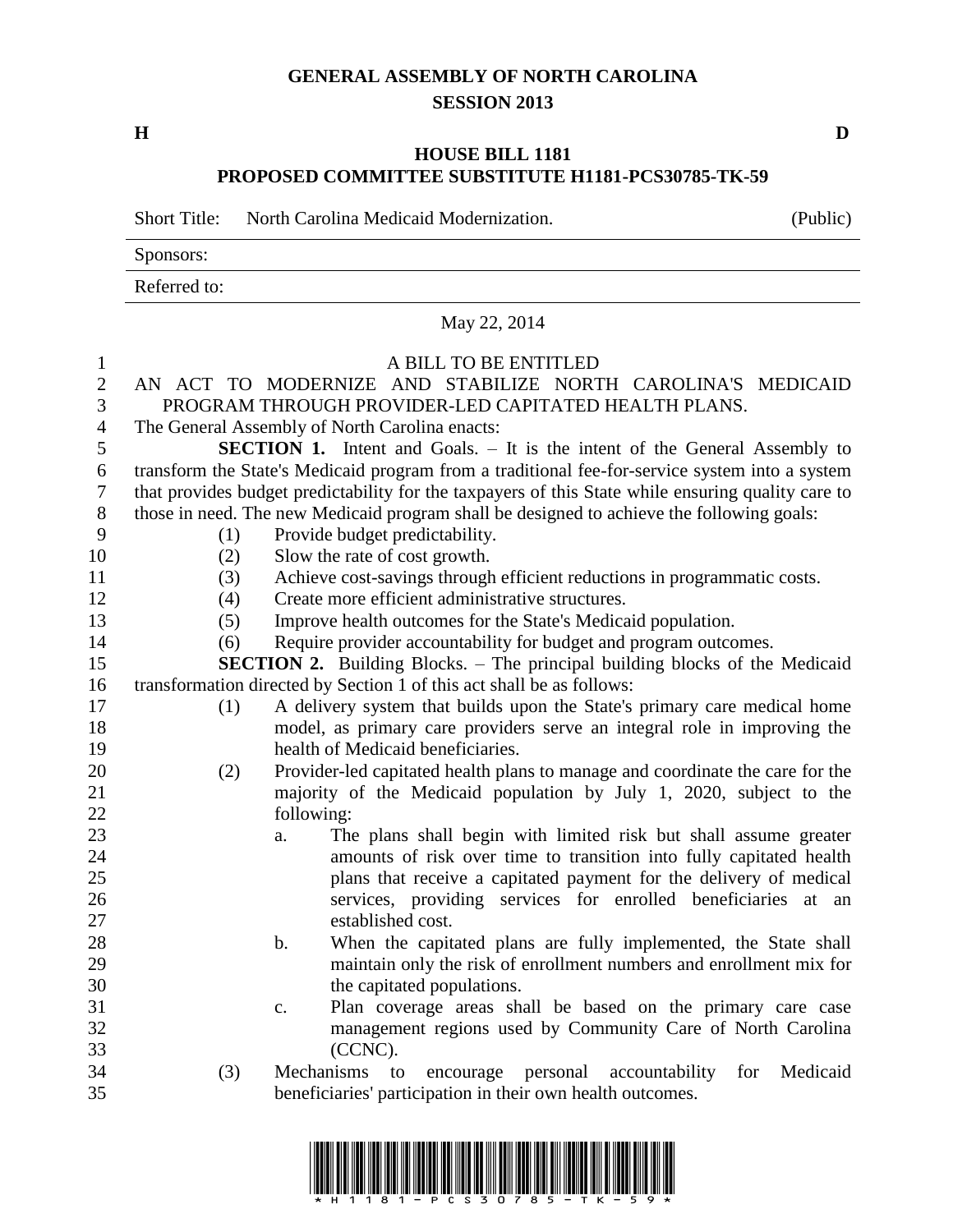| <b>Session 2013</b>                                                                                                                                                                              |  |  |  |
|--------------------------------------------------------------------------------------------------------------------------------------------------------------------------------------------------|--|--|--|
| Strong performance measures and metrics to hold providers accountable for                                                                                                                        |  |  |  |
| <b>SECTION 3.</b> DHHS to Lead. – The Department of Health and Human Services,                                                                                                                   |  |  |  |
| Division of Medical Assistance, shall begin the statewide restructuring of the State Medicaid                                                                                                    |  |  |  |
| Program by transitioning the traditional fee-for-service system into a system of provider-led                                                                                                    |  |  |  |
| capitated health plans. The new system shall meet the goals listed in Section 1 of this act and                                                                                                  |  |  |  |
|                                                                                                                                                                                                  |  |  |  |
| <b>SECTION 4.</b> Development of Detailed Plan. – The Department of Health and                                                                                                                   |  |  |  |
| Human Services, Division of Medical Assistance, shall develop with stakeholder input a                                                                                                           |  |  |  |
| detailed plan for Medicaid transformation that meets the goals listed in Section 1 of this act and                                                                                               |  |  |  |
| includes the building blocks listed in Section 2 of this act. The plan shall provide for                                                                                                         |  |  |  |
| systematic, phased-in implementation of changes to the State's Medicaid system and shall                                                                                                         |  |  |  |
|                                                                                                                                                                                                  |  |  |  |
| Proposed time frames for implementing system transformation on a                                                                                                                                 |  |  |  |
| phased-in basis and the recommended effective date for full implementation                                                                                                                       |  |  |  |
|                                                                                                                                                                                                  |  |  |  |
| An estimate of the amount of State and federal funds necessary to implement                                                                                                                      |  |  |  |
| the changes. The estimate should indicate costs of each phase of                                                                                                                                 |  |  |  |
|                                                                                                                                                                                                  |  |  |  |
| An estimate of the amount of long-term savings in State funds expected from                                                                                                                      |  |  |  |
| the changes. The estimate should show savings expected in each phase of                                                                                                                          |  |  |  |
| implementation and the total amount of savings expected from full                                                                                                                                |  |  |  |
|                                                                                                                                                                                                  |  |  |  |
| Proposed legislation making the necessary amendments to the General                                                                                                                              |  |  |  |
| Statutes to enact the recommended changes to the system of governance,                                                                                                                           |  |  |  |
|                                                                                                                                                                                                  |  |  |  |
| the State's progress toward increased                                                                                                                                                            |  |  |  |
|                                                                                                                                                                                                  |  |  |  |
|                                                                                                                                                                                                  |  |  |  |
|                                                                                                                                                                                                  |  |  |  |
|                                                                                                                                                                                                  |  |  |  |
|                                                                                                                                                                                                  |  |  |  |
|                                                                                                                                                                                                  |  |  |  |
|                                                                                                                                                                                                  |  |  |  |
| <b>SECTION 5.</b> Report of Detailed Plan. – By March 1, 2015, the Department of                                                                                                                 |  |  |  |
| Health and Human Services, Division of Medical Assistance, shall report to the General                                                                                                           |  |  |  |
| Assembly the Division's strategic plan for the Medicaid transformation required under Section<br>4 of this act. If a detailed plan cannot reasonably be completed by March 1, 2015, the Division |  |  |  |
| shall (i) inform the report recipients by February 1 that the March 1 report will be a progress                                                                                                  |  |  |  |
| report and (ii) provide by March 1 an update on the progress toward completing a plan and                                                                                                        |  |  |  |
| report on the portions of the plan that have been completed. Such a report or update shall be                                                                                                    |  |  |  |
| submitted to the House Appropriations Subcommittee on Health and Human Services, the                                                                                                             |  |  |  |
| Senate Appropriations Committee on Health and Human Services, and the Fiscal Research                                                                                                            |  |  |  |
|                                                                                                                                                                                                  |  |  |  |
| <b>SECTION 6.</b> Semiannual Report. – Beginning September 1, 2015, and every six                                                                                                                |  |  |  |
|                                                                                                                                                                                                  |  |  |  |
| months thereafter until a final report on September 1, 2020, the Secretary shall report to the<br>Joint Legislative Oversight Committee on Health and Human Services on the State's progress     |  |  |  |
|                                                                                                                                                                                                  |  |  |  |
| <b>SECTION 7.</b> Maintain Funding Mechanisms. - In developing its detailed plan                                                                                                                 |  |  |  |
|                                                                                                                                                                                                  |  |  |  |

 under Section 4 of this act, the Department of Health and Human Services, Division of Medical Assistance, shall work with the Centers for Medicare & Medicaid Services (CMS) to preserve